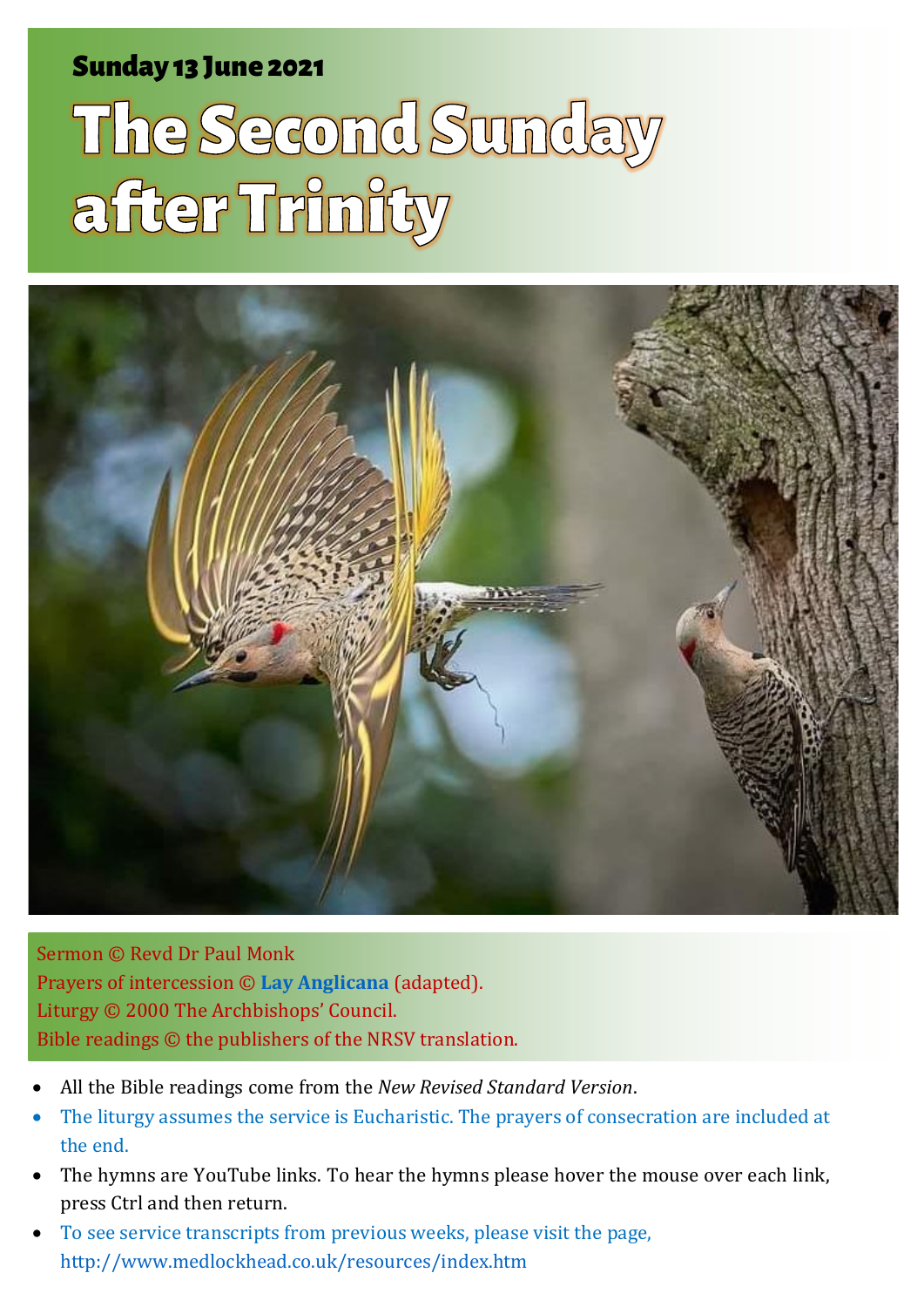#### **Introduction and welcome**

HYMN 1 **[All creatures of our God and King](https://www.youtube.com/watch?v=0d3gO6qDLNA)** (click on this link to hear the hymn)

#### **The Welcome**

In the name of the Father, and of the Son, and of the Holy Spirit

All **Amen.**

The Lord be with you

All **And also with you.**

#### **The Preparation**

All **Almighty God,**

**to whom all hearts are open, all desires known, and from whom no secrets are hidden: cleanse the thoughts of our hearts by the inspiration of your Holy Spirit, that we may perfectly love you, and worthily magnify your holy name; through Christ our Lord. Amen.**

Our Lord Jesus Christ said:

The first commandment is this: 'Hear, O Israel, the Lord our God is the only Lord. You shall love the Lord your God with all your heart, with all your soul, with all your mind, and with all your strength.'

And the second is this: 'Love your neighbour as yourself.' There is no other commandment greater than these. On these two commandments hang all the law and the prophets.

#### All **Amen. Lord, have mercy.**

God so loved the world that he gave his only Son Jesus Christ to save us from our sins, to be our advocate in heaven, and to bring us to eternal life. Therefore, let us confess our sins in penitence and faith, firmly resolved to keep God's commandments and to live in love and peace with all.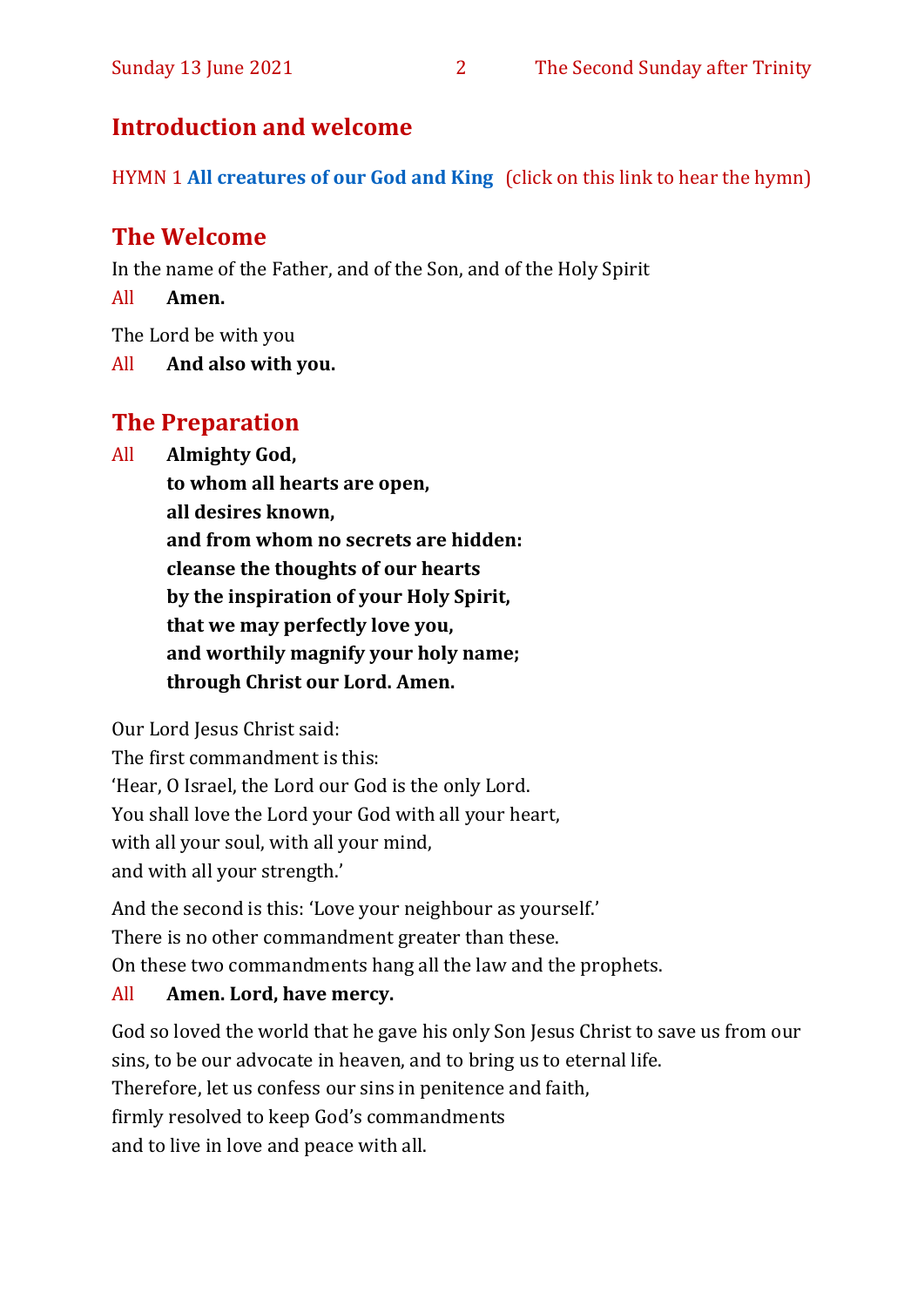All **Almighty God, our heavenly Father, we have sinned against you and against our neighbour in thought and word and deed, through negligence, through weakness, through our own deliberate fault. We are truly sorry and repent of all our sins. For the sake of your Son Jesus Christ, who died for us, forgive us all that is past and grant that we may serve you in newness of life to the glory of your name. Amen.**

Almighty God,

who forgives all who truly repent, have mercy upon you, pardon and deliver you from all your sins, confirm and strengthen you in all goodness, and keep you in life eternal; through Jesus Christ our Lord. All **Amen.**

#### **The Gloria**

This Gloria is sung to the tune of 'Cwm Rhondda'. Click **[here](about:blank)** for the tune.

All **Glory be to God in Heaven, Songs of joy and peace we bring, Thankful hearts and voices raising, To creation's Lord we sing. Lord we thank you, Lord we praise you, Glory be to God our King: Glory be to God our King. Lamb of God, who on our shoulders, Bore the load of this world's sin; Only Son of God the Father, You have brought us peace within. Lord, have mercy, Christ have mercy,**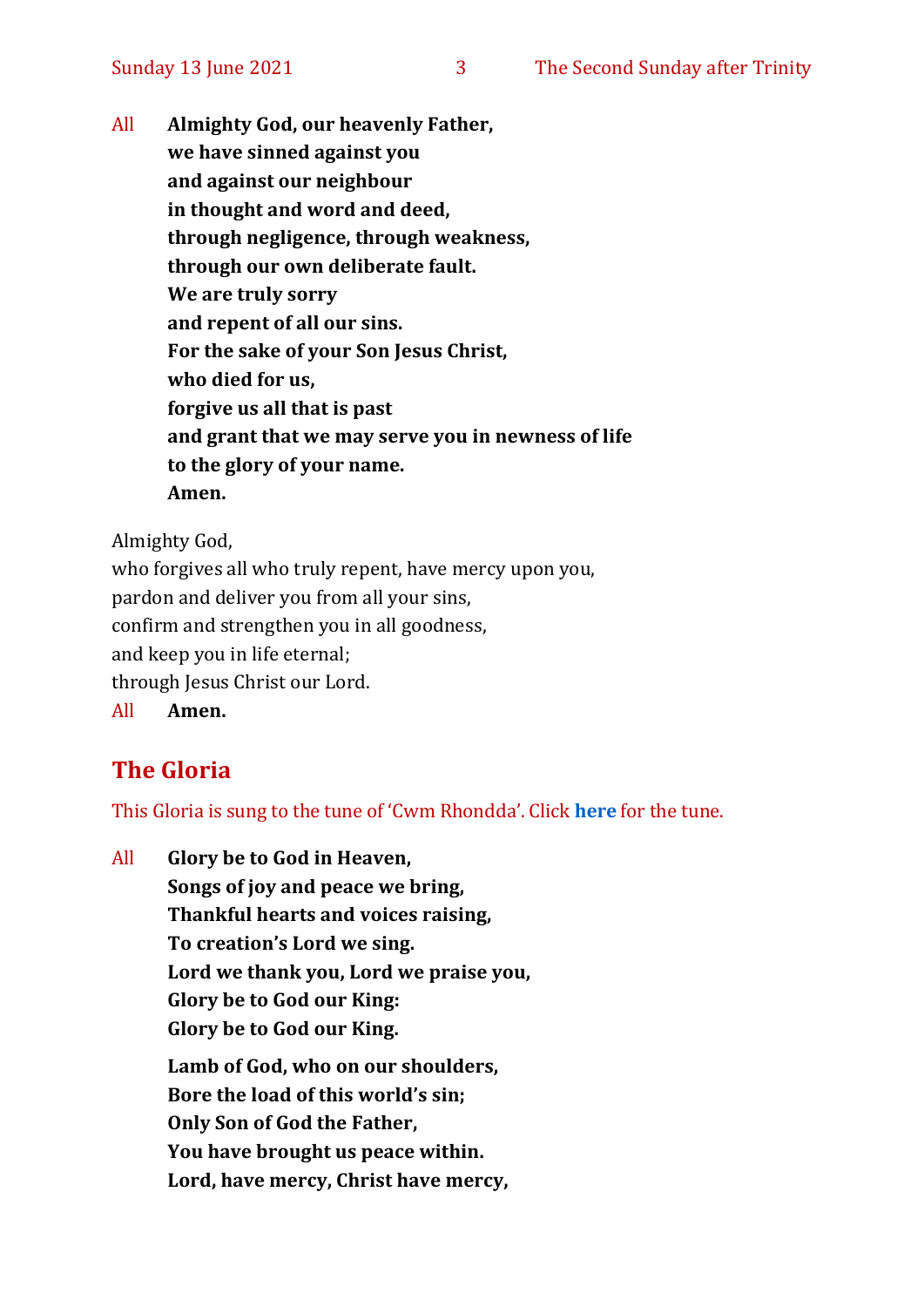**Now your glorious reign begin: Now your glorious reign begin.**

**You O Son of God are Holy, You we praise with one accord. None in heav'n or earth is like you, Only you are Christ the Lord. With the Father and the Spirit, Ever worshipped and adored: Ever worshipped and adored.**

#### **The Collect for the Second Sunday after Trinity**

Lord, you have taught us that all our doings without love are nothing worth: send your Holy Spirit and pour into our hearts that most excellent gift of love, the true bond of peace and of all virtues, without which whoever lives is counted dead before you. Grant this for your only Son Jesus Christ's sake, who is alive and reigns with you, in the unity of the Holy Spirit, one God, now and for ever. All **Amen.**

### **First reading**

A reading from the First Book of the Prophet Ezekiel

Thus says the Lord God: I myself will take a sprig from the lofty top of a cedar; I will set it out. I will break off a tender one from the topmost of its young twigs; I myself will plant it on a high and lofty mountain. On the mountain height of Israel I will plant it, in order that it may produce boughs and bear fruit, and become a noble cedar. Under it every kind of bird will live; in the shade of its branches will nest winged creatures of every kind. All the trees of the field shall know that I am the Lord. I bring low the high tree, I make high the low tree; I dry up the green tree and make the dry tree flourish. I the Lord have spoken; I will accomplish it. *Ezekiel 17:22–24*

This is the Word of the Lord

All **Thanks be to God.**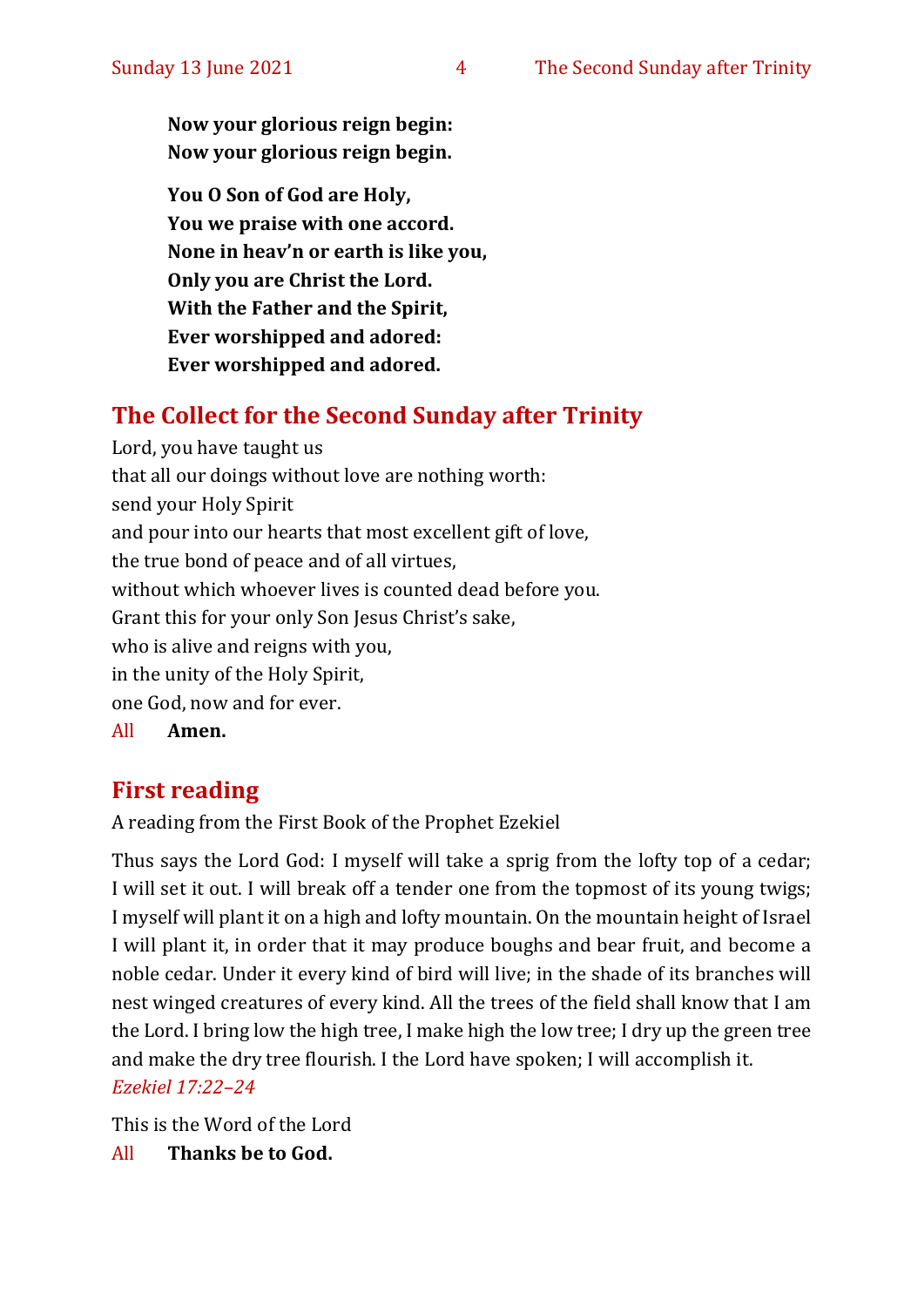#### **Second reading**

A reading from St Paul's Second Letter to the Corinthians

For we know that if the earthly tent we live in is destroyed, we have a building from God, a house not made with hands, eternal in the heavens. For in this tent we groan, longing to be clothed with our heavenly dwelling—if indeed, when we have taken it off we will not be found naked. For while we are still in this tent, we groan under our burden, because we wish not to be unclothed but to be further clothed, so that what is mortal may be swallowed up by life. He who has prepared us for this very thing is God, who has given us the Spirit as a guarantee. So we are always confident; even though we know that while we are at home in the body we are away from the Lord—for we walk by faith, not by sight. Yes, we do have confidence, and we would rather be away from the body and at home with the Lord. So whether we are at home or away, we make it our aim to please him. For all of us must appear before the judgment seat of Christ, so that each may receive recompense for what has been done in the body, whether good or evil. Therefore, knowing the fear of the Lord, we try to persuade others; but we ourselves are well known to God, and I hope that we are also well known to your consciences.

We are not commending ourselves to you again, but giving you an opportunity to boast about us, so that you may be able to answer those who boast in outward appearance and not in the heart. For if we are beside ourselves, it is for God; if we are in our right mind, it is for you. For the love of Christ urges us on, because we are convinced that one has died for all; therefore all have died. And he died for all, so that those who live might live no longer for themselves, but for him who died and was raised for them.

From now on, therefore, we regard no one from a human point of view; even though we once knew Christ from a human point of view, we know him no longer in that way. So if anyone is in Christ, there is a new creation: everything old has passed away; see, everything has become new! *2 Corinthians 5:1–17*

This is the Word of the Lord

All **Thanks be to God.**

#### HYMN 2 **[All things bright and beautiful](https://www.youtube.com/watch?v=iUnQMvwaXlc)** (click on this link to hear the hymn)

#### **Gospel reading**

Hear the Gospel of our Lord Jesus Christ according to Mark

#### All **Glory to you O Lord.**

Jesus said, 'The kingdom of God is as if someone would scatter seed on the ground, and would sleep and rise night and day, and the seed would sprout and grow, he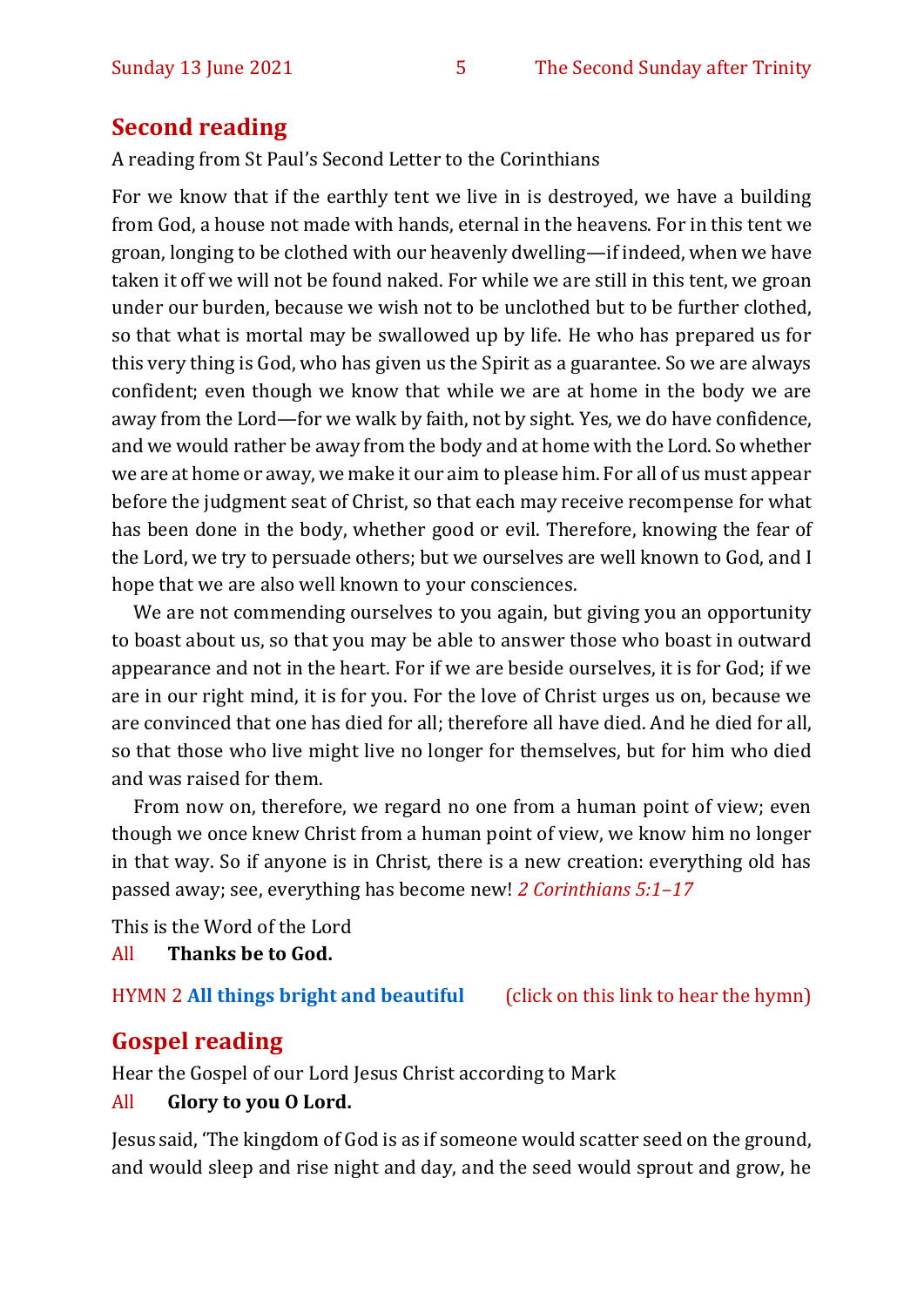does not know how. The earth produces of itself, first the stalk, then the head, then the full grain in the head. But when the grain is ripe, at once he goes in with his sickle, because the harvest has come.'

He also said, 'With what can we compare the kingdom of God, or what parable will we use for it? It is like a mustard seed, which, when sown upon the ground, is the smallest of all the seeds on earth; yet when it is sown it grows up and becomes the greatest of all shrubs, and puts forth large branches, so that the birds of the air can make nests in its shade.'

With many such parables he spoke the word to them, as they were able to hear it; he did not speak to them except in parables, but he explained everything in private to his disciples. *Mark 4:26–34*

This is the Gospel of the Lord

#### All **Praise to you O Christ.**

#### **Sermon**

I love bats. Perhaps it's because they look like flying mice with cute faces. Perhaps it's because I frequently wear flappy black clothing and look a bit like a bat myself.

Bats are nocturnal, which explains why their eyesight hasn't evolved well. They are literally 'blind as a bat.' But unlike me, bats have evolved a clever form of sonar to help them navigate when it's dark. Without it they would fly into trees, get lost and never find food. But with it they're as nimble as a dragonfly and as clever as a bee.

The bat's 'sonar' works like this: while flying, the bat emits a high-pitched squeak then listens for an echo. The bat can compute the distance between itself and the object from the time between emitting the squeak and hearing the echo. No echo squeak and the air before them is safe; an immediate echo and they must swerve to avoid a collision. A bat can therefore 'see' what's ahead even though they're blind.

Today's Gospel reading contains a parable from Jesus. We sense that Jesus was answering a question. His disciples were asking him a question something like, 'Lord: why don't you simply remove all the evil in the world?' This parable is his reply. He's saying that God is good and everything He does or makes is good, but the powers of evil can twist and change and distort so, under their influence, what was once good can become evil. He's warning us to beware of judging by appearances.

But Jesus is also exploring the way that good and evil (the plants and weeds) often look very much alike, so trying to remove one could in fact remove the other. It's hard to remove all the evil because some of it looks good. And removing the bad can also thwart the good. Genuine kindness and bravery, for example, can bring about real, profound love when we perform them as a way of acting against real evil.

This brief way of discussion of good and evil suggests we need a different way of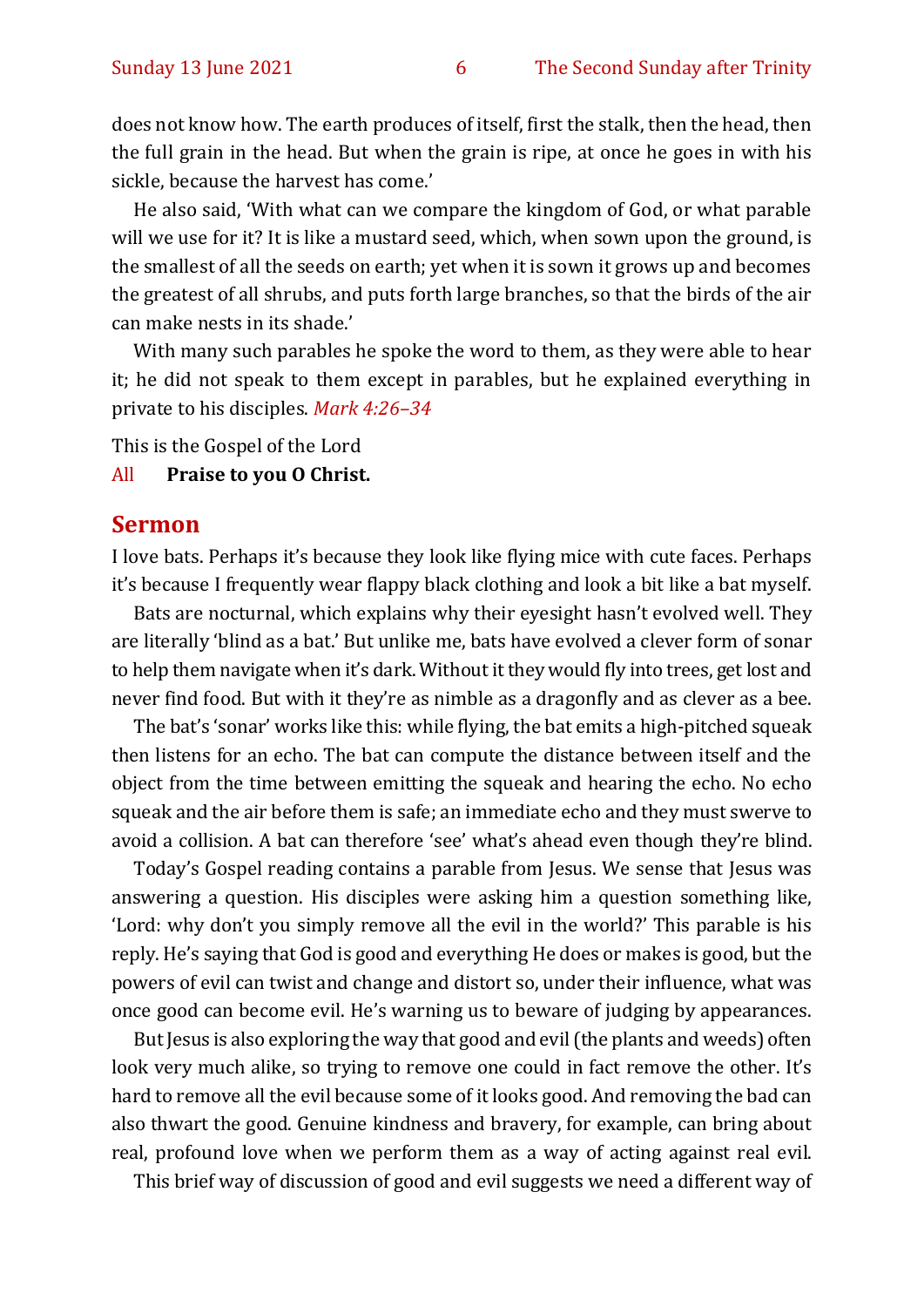seeing—a method that doesn't mistake good for evil and evil for good. We need a spiritual way of looking. Using the principle of the bat who is blind but yet can see, we need a form of spiritual sonar. As St Paul says, 'we must walk by faith, not by sight.'

This sonar would operate something like this. Each time we encounter a situation (maybe a choice) we pray and interrogate it with questions such as, 'What would Jesus do?; we act and then ask if the encounter helped us to pray or did we sense a kind of 'spiritual handbrake' that hindered spiritual communication with God? Then again, we should try to love each person we encounter. We then see the response to that love: did it evoke good or bad? Did our love help us to see more of God or less?

Spiritual sonar of this kind operates at the level of faith because true discipleship always does. But it genuinely helps us discern what is of God and what is not. We are learning to walk by faith—we are therefore starting to grow in a spiritual sense.

We are disciples of the living God. He wants us to grow and develop. He wants us to become Christlike, so we've a lot of spiritual growing and developing to do! We have a long distance over which to walk by faith. We will bump into things without a form of spiritual sonar. He is therefore continually asking us to take small steps of faith then analyse briefly what's happened.

#### **The Creed**

Do you believe and trust in God the Father, the source of all being and life, the one for whom we exist?

#### All **We believe and trust in him.**

Do you believe and trust in God the Son,

who took our human nature,

died for us and rose again?

#### All **We believe and trust in him.**

Do you believe and trust in God the Holy Spirit, who gives life to the people of God and makes Christ known in the world?

#### All **We believe and trust in him.**

This is the faith of the Church.

All **This is our faith. We believe and trust in one God, Father, Son and Holy Spirit. Amen.**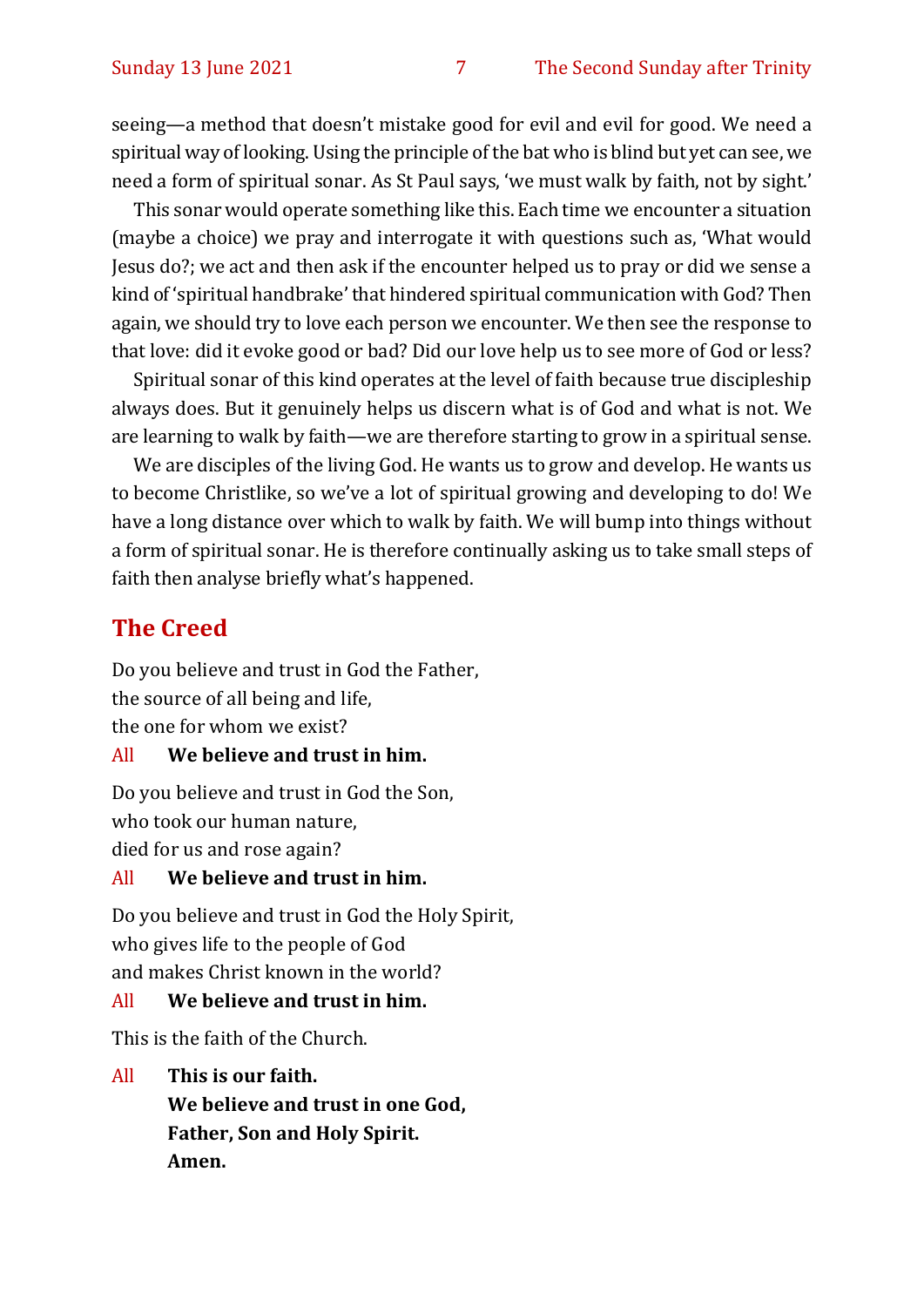#### **Prayers of intercession**

#### *The Church of Christ*

Lord, when we feel daunted at the number and weight of the tasks which face our Church, mindful that we are fewer and fewer in number, remind us once more of the mustard seed and the hazelnut of Julian of Norwich. If we look solely at externals, we see only how puny is the material we have to work with. But, small and insignificant though they may be, these spheres each contain within them spinning atoms of vast universes beyond all our imagining.

Lord, help us to see a world in a grain of sand:

#### All **In your mercy, hear our prayer**

#### *Creation, human society, the Sovereign, and those in authority*

Lord, we pray for those who govern the nations of our world on behalf of the people. Give them strength in time of trouble, grant them your light and your wisdom, and support them through the prayers of our hearts. Lord of compassion, guide all those who bear public office that they may use their power for the common good. May they remember their promise to serve all the people and take from them, we pray, the thirst for power and wealth.

Lord, help us to see a world in a grain of sand:

#### All **In your mercy, hear our prayer**

#### *The local community*

Lord, we ask for your help in all our efforts at building up our community. You have promised us that, no matter how small the initiative, if we will plant it and tend it, you will send the sun and the rain to help it flourish. Though we may not succeed at first attempt, give us the courage to try again, and the readiness continually to persevere, should that be needed. And may all that we do be to your greater glory. Lord, help us to see a world in a grain of sand:

#### All **In your mercy, hear our prayer**

#### *Those who suffer*

Lord, we bring before you all those who pray for shelter from the storm, and protection from thunder, lightning and rain. Teach us instead how to undergo the tempests of this life, which come to all. Instead of craving security, show us the comfort of sheltering with friends and sharing the bare necessities. Help us to comfort each other in moments of shared danger or distress. Bring us hope out of our emptiness, energy out of fear and new life out of grief and loss.

Lord, help us to see a world in a grain of sand:

#### All **In your mercy, hear our prayer**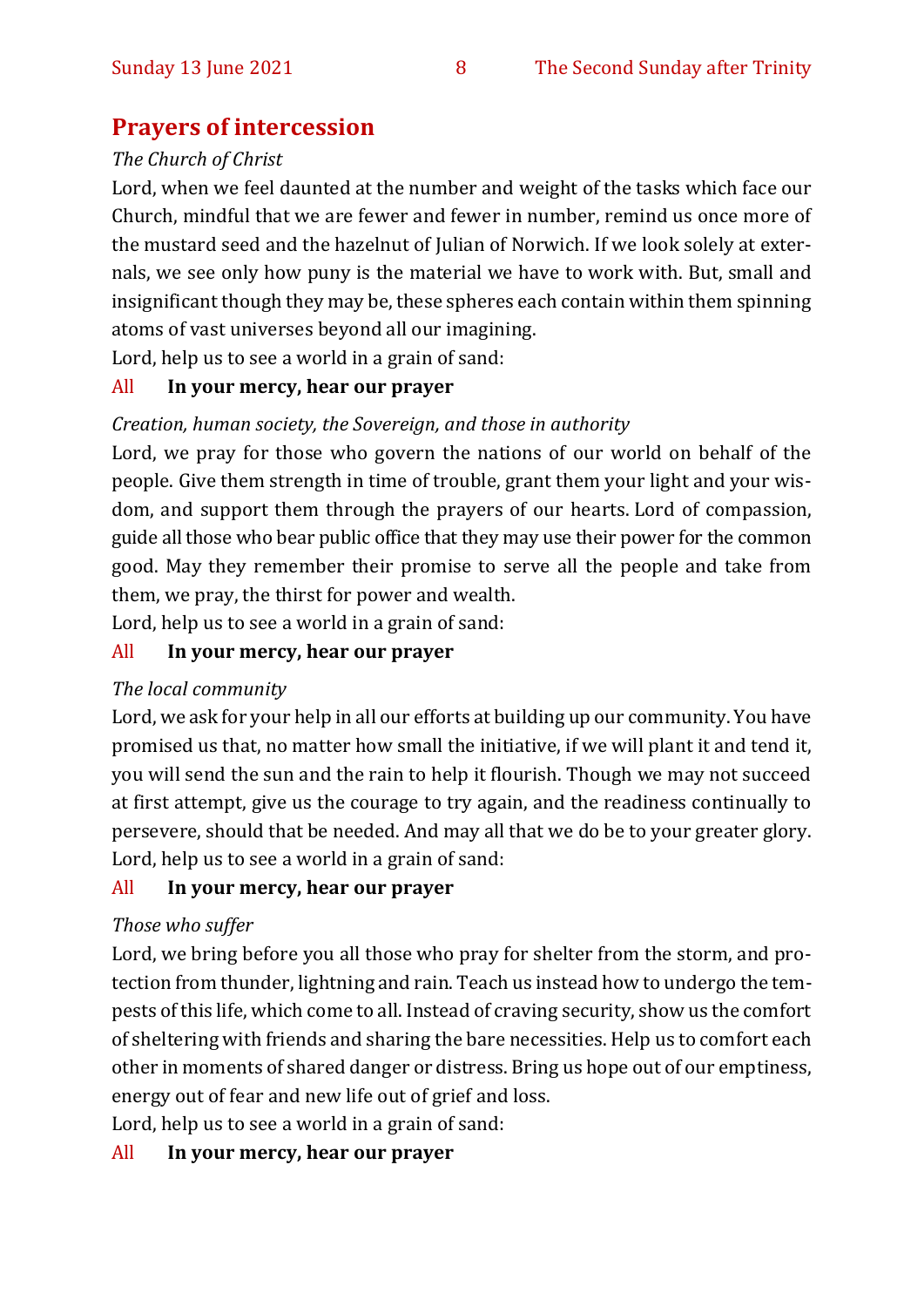#### *The communion of saints*

Lord, we pray for those who have triumphed over death and the grave and come home to you. May they rest in peace and rise in glory. Lord, help us to see a world in a grain of sand:

All **In your mercy, hear our prayer**

Merciful Father,

All **accept these prayers for the sake of your Son, our Saviour Jesus Christ. Amen.**

#### **The peace**

Peace to you from God our heavenly Father. Peace from his Son Jesus Christ who is our peace. Peace from the Holy Spirit, the Life-giver

The peace of the Lord be always with you,

All **And also with you.**

HYMN 3 **[Ave corpus verum](https://www.youtube.com/watch?v=IrQzWuK7XY4)** (please click on this link to hear the hymn)

The liturgy of the Communion Service appears below

# The Dismissal

The peace of God which passes all understanding, keep your hearts and minds in the knowledge and love of God, and of his Son Jesus Christ our Lord; and the blessing and the blessing of God almighty, the Father, the Son, and the Holy Spirit, be among you and remain with you always. and the blessing of God the Almighty: Father, Son, and Holy Spirit, be with you now and remain with you always. All **Amen.**

HYMN 4 **[Father in Heaven](https://www.youtube.com/watch?v=BamB290iJU0)** (please click on this link to hear the hymn)

Go in peace to love and serve the Lord.

#### All **In the name of Christ. Amen.**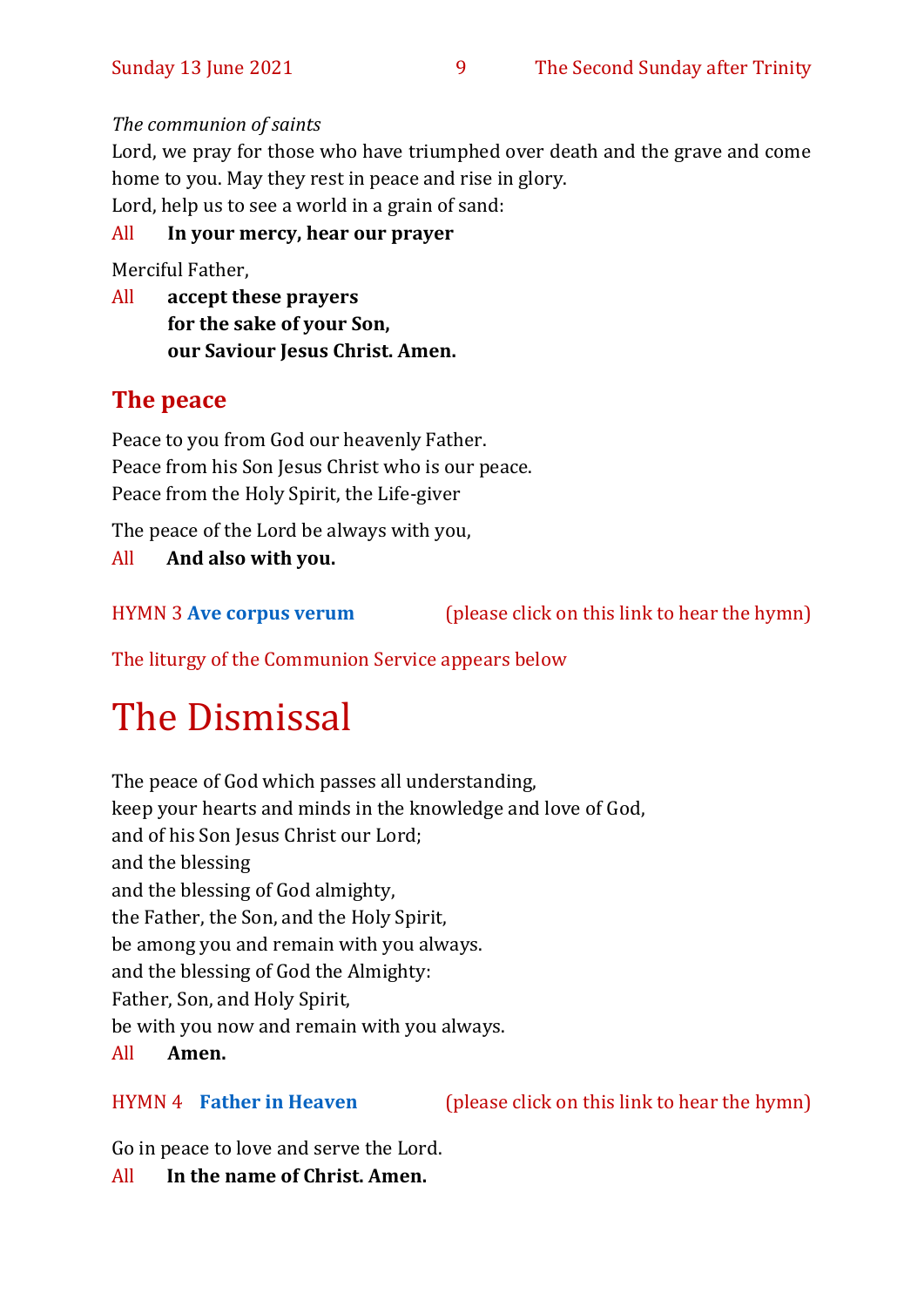## The Liturgy of the Sacrament

#### Eucharistic Prayer (prayer E)

The Lord be with you

#### All **and also with you.**

Lift up your hearts.

#### All **We lift them to the Lord.**

Let us give thanks to the Lord our God.

#### All **It is right to give thanks and praise.**

Father, you made the world and love your creation. You gave your Son Jesus Christ to be our Saviour. His dying and rising have set us free from sin and death. And so we gladly thank you, with saints and angels praising you, and saying,

All **Holy, holy, holy Lord, God of power and might, heaven and earth are full of your glory. Hosanna in the highest. Blessed is he who comes in the name of the Lord. Hosanna in the highest.**

We praise and bless you, loving Father, through Jesus Christ, our Lord; and as we obey his command, send your Holy Spirit, that broken bread and wine outpoured may be for us the body and blood of your dear Son.

On the night before he died he had supper with his friends and, taking bread, he praised you. He broke the bread, gave it to them and said: Take, eat; this is my body which is given for you; do this in remembrance of me.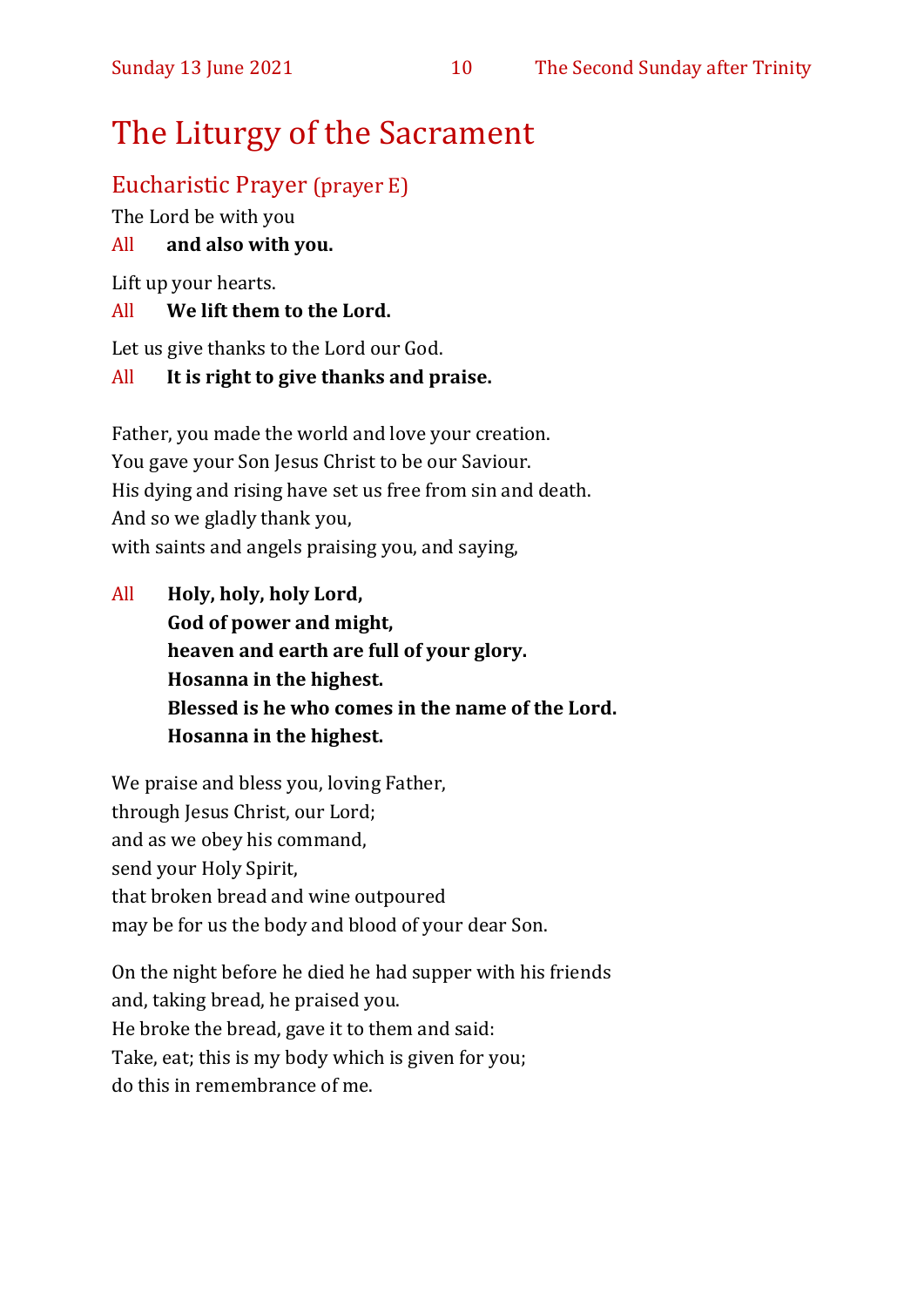When supper was ended he took the cup of wine. Again he praised you, gave it to them and said: Drink this, all of you; this is my blood of the new covenant, which is shed for you and for many for the forgiveness of sins. Do this, as often as you drink it, in remembrance of me.

So, Father, we remember all that Jesus did, in him we plead with confidence his sacrifice made once for all upon the cross.

Bringing before you the bread of life and cup of salvation, we proclaim his death and resurrection until he comes in glory.

Great is the mystery of faith:

### All **Christ has died. Christ is risen. Christ will come again.**

Lord of all life, help us to work together for that day when your kingdom comes and justice and mercy will be seen in all the earth.

Look with favour on your people, gather us in your loving arms and bring us with all the saints to feast at your table in heaven.

Through Christ, and with Christ, and in Christ, in the unity of the Holy Spirit, all honour and glory are yours, O loving Father, for ever and ever.

All **Amen.**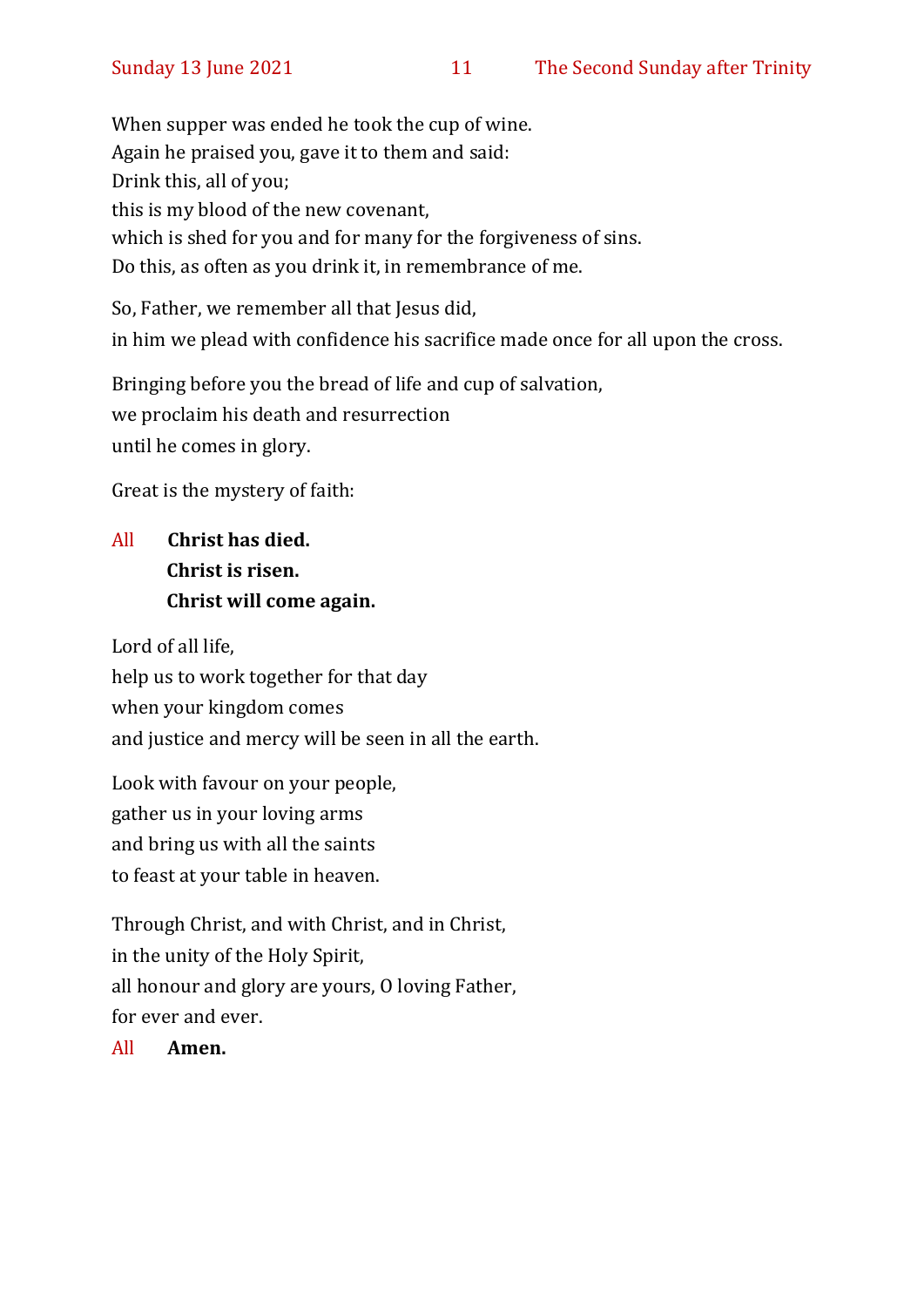#### The Lord's Prayer

As our Saviour taught us, so we pray

All **Our Father in heaven, hallowed be your name, your kingdom come, your will be done, on earth as in heaven. Give us today our daily bread. Forgive us our sins as we forgive those who sin against us. Lead us not into temptation but deliver us from evil. For the kingdom, the power,** 

**and the glory are yours now and for ever. Amen.**

#### Breaking of the Bread

We break this bread to share in the body of Christ.

- All **Though we are many, we are one body, because we all share in one bread.**
- All **Lamb of God, you take away the sin of the world, have mercy on us.**

**Lamb of God,** 

**you take away the sin of the world, have mercy on us.**

**Lamb of God, you take away the sin of the world, grant us peace.**

Draw near with faith. Receive the body of our Lord Jesus Christ which he gave for you, and his blood which he shed for you. Eat and drink in remembrance that he died for you, and feed on him in your hearts by faith with thanksgiving.